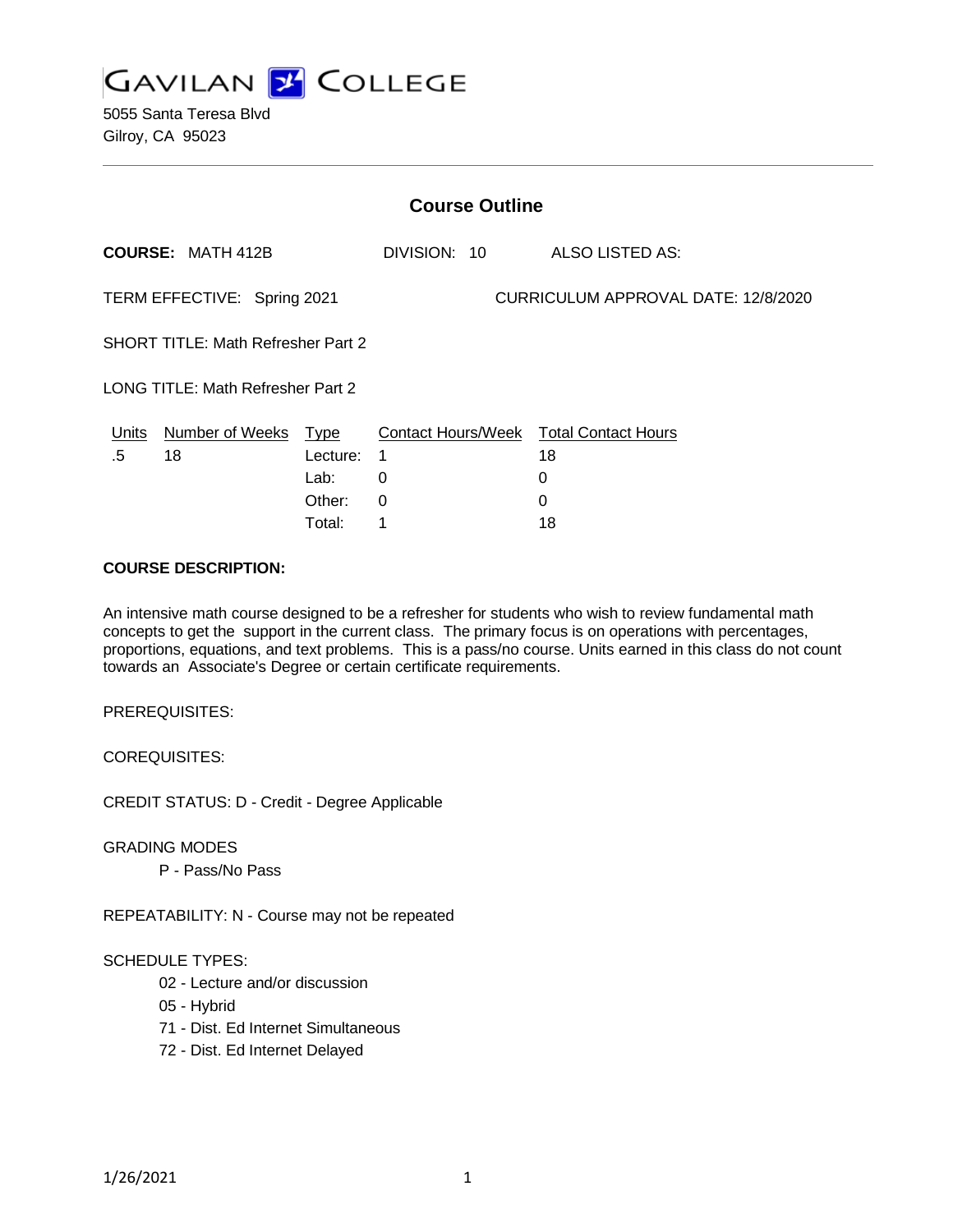## **STUDENT LEARNING OUTCOMES:**

- 1. Solve percentage problems using proportions and equations
- 2. Solve problems with fractions, decimals, and signed numbers.
- 3. Utilize math specific study skills and test taking strategies

#### **CONTENT, STUDENT PERFORMANCE OBJECTIVES, OUT-OF-CLASS ASSIGNMENTS**

Curriculum Approval Date: 12/8/2020

**DE MODIFICATION ONLY**

Hours: 2

**Percents** 

Performance Objectives: Students will be able to convert percents to decimals and fractions, and vice versa. Hours: 2

Percentage Problems

Performance Objectives: Students will be able to solve application problems involving percents using equations and proportions.

Hours: 4

Text Problems

Performance Objectives: Students will be able to solve problems with fractions, decimals, and signed numbers.

Hours: 1

## **METHODS OF INSTRUCTION:**

Lecture, Group work, Discussion.

## **OUT OF CLASS ASSIGNMENTS:**

Required Outside Hours: 18

Assignment Description:

- 1. Analyze and study pertinent text material, solved examples and lecture notes.
- 2. Apply principles and skills covered in class by solving regularly-assigned homework problems.
- 3. Regularly synthesize course materials in preparation for exams.
- 4. Projects to apply concepts learned in class.

## **METHODS OF EVALUATION:**

Objective examinations Percent of total grade: 100.00 % In-class written exams.

## **REPRESENTATIVE TEXTBOOKS:**

Required Representative Textbooks Alan Tussy, R. Gustafson. Developmental Mathematics for College Students. Brooks Cole,2014. ISBN: ISBN-10: 1111988269 ISBN-13: 9781111988265 Reading Level of Text, Grade: 12 Verified by: Ken Wagman